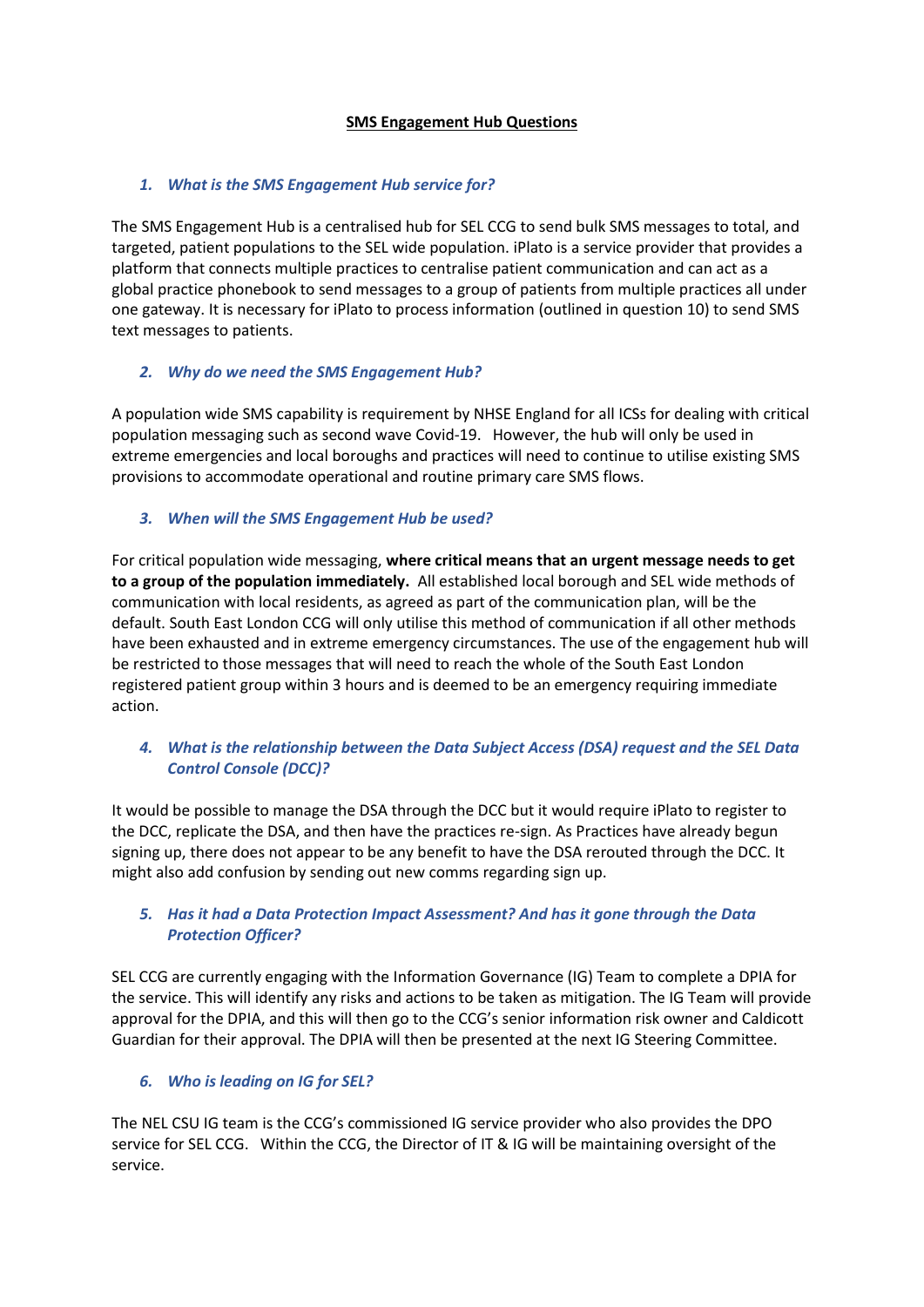# *7. Why share data with 3rd parties for text messaging rather than send out text messages via established pathways within boroughs?*

The established communication methods will be the default. The SMS Engagement Hub is for emergencies where individual borough or practice communications have been exhausted or when general practice is closed. The current established pathways cannot send out SEL wide population text messages.

# *8. How long has the service been commissioned from iPlato? How long will the data be processed for? Will they hold the data in their systems until the agreement is finished and then delete it?*

The SMS Engagement Hub service has been commissioned from iPlato until the service is no longer required. There are no running costs for maintaining the service and the data is extracted from GP clinical systems (where the data is stored) each time an SMS message needs to be delivered and will be deleted following delivery.

## *9. How often will iPlato be extracting the data? E.g. only when a message is required or on a more frequent basis for keeping the data they hold up to date?*

Data will be extracted from the practice database at the point in which iPlato need to send an SMS message. The data will then be deleted following the delivery of the SMS messages.

## *10. What type of data is extracted?*

The data extracted from the clinical systems is personal data as set out below and not special category data.

Name, Home Address, Postcode, NHS Number, Date of birth, Mobile Number.

The NHS number is required so that iPlato can update the patients record to record that the message that has been sent. This is to ensure that iPlato are compliant with MPS & MDU guidance on patient communications. The DOB is essential if there is a need to send out SMS messages to a limited age range of patients. It will ensure the most relevant information is sent to the most relevant groups. Home address and postcode is required to send out postal communications in case patients are unable to be contacted via text message and should there be a need to send out postal communications.

#### *11. Will practices be informed via the bulletin or other methods which messages have been sent to their patients under their practice name?*

Practices will be informed via the bulletin when a message will be delivered, and an email will be sent from iPlato notifying the practice of the intended message and the opportunity to opt out before a given date. Alternatively, SEL CCG will notify practices through the various channels available include the whatsapp group, newsletters, email or bulletins that a message will be sent out. Should a practice wish to opt out of a message, they only need to contact/reply to iPlato via email requesting to opt out.